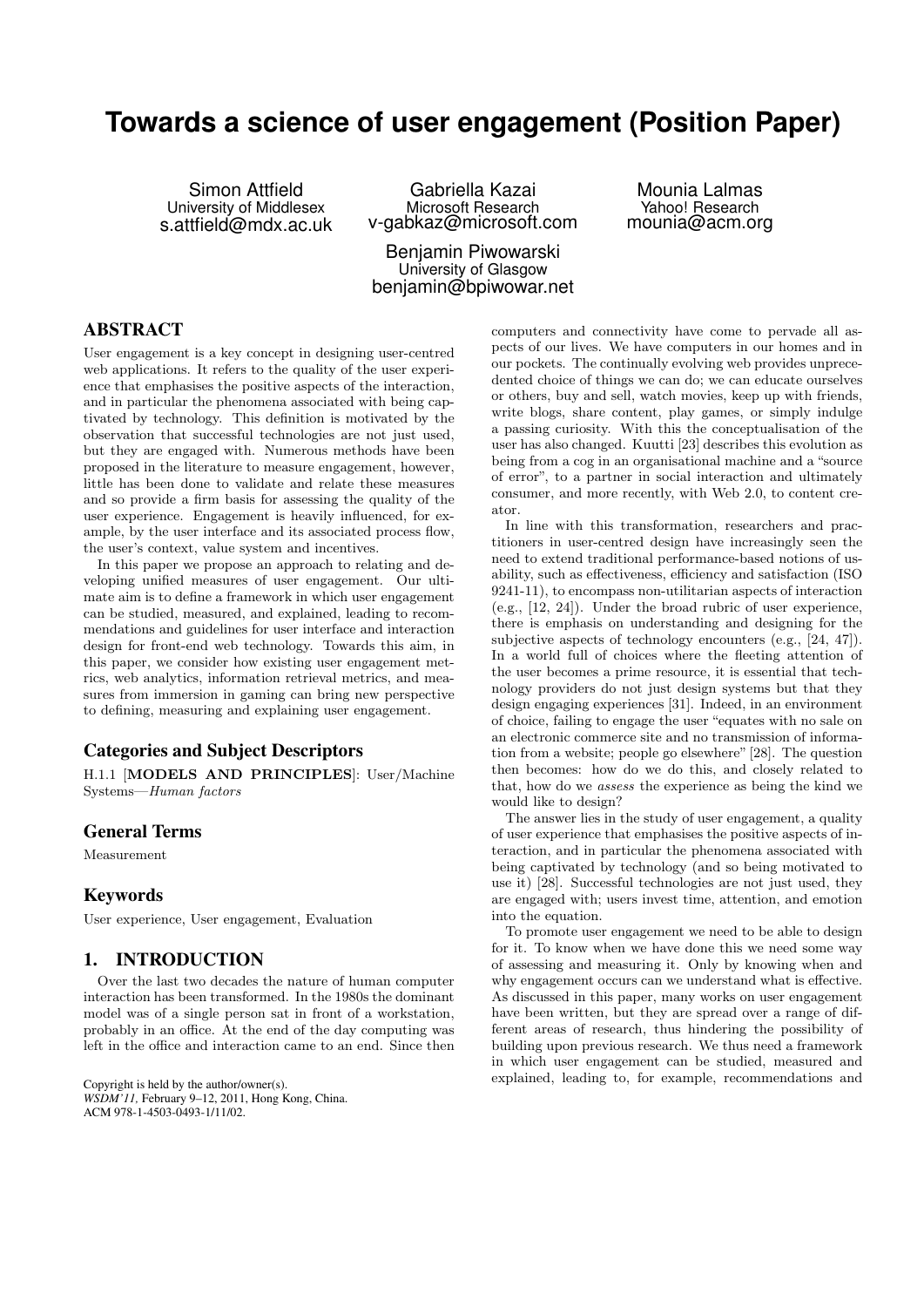guidelines for user interface and interaction design, that is, we need a science of user engagement.

Towards this goal, this paper contains our proposal to establish the "science of user engagement". It has two main contributions. First, we provide a review and classification of prior research on user engagement and associated measures (Section 2), with a special focus on the work carried out outside large-scale web log analysis. Based on this review, and our insights, we then present our proposed research agenda providing a detailed roadmap on how to define and set up a framework in which user engagement can be studied, measured, and explained (Section 3).

# 2. USER ENGAGEMENT IN THE LITERA-TURE

In this section, we provide a review of prior research on user engagement. We start with our own definition based on our review of that literature.

User engagement is the emotional, cognitive and behavioural connection that exists, at any point in time and possibly over time, between a user and a resource.

This definition is intentionally broad. By identifying emotional, cognitive, and behavioural factors, it emphasises the holistic character of user engagement and is also suggestive of aspects that are open to measurement. It also refers equally to user engagement in terms of a single session or a more long-term relationship across multiple session. User engagement with a technological resource is not just about how a single interaction unfolds, but about how and why people develop a relationship with technology and integrate it into their lives.

## 2.1 Characteristics

In the following we discuss some characteristics associated with user engagement, either as presented by previous studies or as suggested by us. These elaborate the notion of engagement over the three broad dimensions: emotional, cognitive and behavioural. While some of the characteristics have stronger ties with one of the dimensions, most are a combination of the three. They also provide some orientation for thinking about the designable causes and observable consequences of user engagement.

## Focused attention.

Being engaged in an experience involves focusing attention to the exclusion of other things, including other people (unless social interaction enhances the engagement) [28]. This phenomenon relates to distortions in the subjective perception of time during interaction [29], which has been shown to be an effective indicator of cognitive involvement [2] and has been used as a component in measures of games immersion [18]. The more engaged someone is, the more likely they are to underestimate the passage of time. Together with concentration, absorption and loss of self-consciousness, distortions in the subjective perception of time have led to parallels being drawn between engagement and the idea of flow as an optimal experience [9], where flow refers to a mental state in which a person is fully immersed in what they are doing.

### Positive Affect.

"Engaged users are affectively involved" [28]. Affect relates to the emotions experienced during interaction. For example, O'Brian & Toms [28] found that a lack of fun can act as a barrier to shopping online and that fun during a webcast can draw the user in, although a lack of awareness of other viewers can mitigate against the quality of the fun experience. Jennings [19] argues that affective experiences are intrinsically motivating and that, in relation to engagement on the web, an initial affective hook can induce a desire for exploration or active discovery. This, they argue then encourages greater emotional involvement and contributes to customer loyalty (see endurability below). They regard affect as "an emotional investment that helps create a personal link to an experience or activity" [19].

## Aesthetics.

Aesthetics concerns the sensory, visual appeal of an interface and is seen as an important factor for engagement [29]. In the context of online shopping, web searching, educational webcasting and video games, O'Brian & Toms [28] relate aesthetics to factors such as screen layout, graphics and the use of design principles such as symmetry and balance. In the context of multimedia design, Jennings [19] relates aesthetics (in this case media quality) to positive affect and suggests that aesthetic experiences promote focused attention and stimulate curiosity. The significance of aesthetics was well demonstrated by Tractinsky & Ikar [45] who, in an experiment in which users interacted with a computerised, surrogate Automated Teller Machine, found a positive correlation between perceived usability and aesthetic appeal, even though no such correlation existed between perceived usability and actual usability.

## Endurability.

People remember enjoyable, useful, engaging experiences and want to repeat them. This aspect of engagement refers to the likelihood of remembering an experience and the willingness to repeat it [35]. It also relates to a users' willingness to recommend an experience to others, and to their perceptions of whether an experience met their expectations of being "successful", "rewarding", or "worthwhile" [29]. In the context of the web, endurability can be related to the notion of 'sticky' content and the goal of holding the user's attention and encouraging them to return. O'Brian & Toms [28] found that having fun, being rewarded with convenience and incentives, and discovering something new promoted later re-engagement.

#### Novelty.

Interactive experiences can be engaging because they present users with novel, surprising, unfamiliar or unexpected experiences. Novelty appeals to our sense of curiosity, encourages inquisitive behaviour and promotes repeated engagement [29]. It can arise through freshness of content or innovation in information technology [13]. In e-commerce applications, shoppers can enjoy the experience of becoming sidetracked, browsing just to see what is there [28]. It has been shown that learners experience higher levels of engagement during multimedia presentations that exhibit higher levels of variety [48]. However, there is also suggestion of the importance of a subtle balance between novelty on the one hand and familiarity on the other. For example, in gam-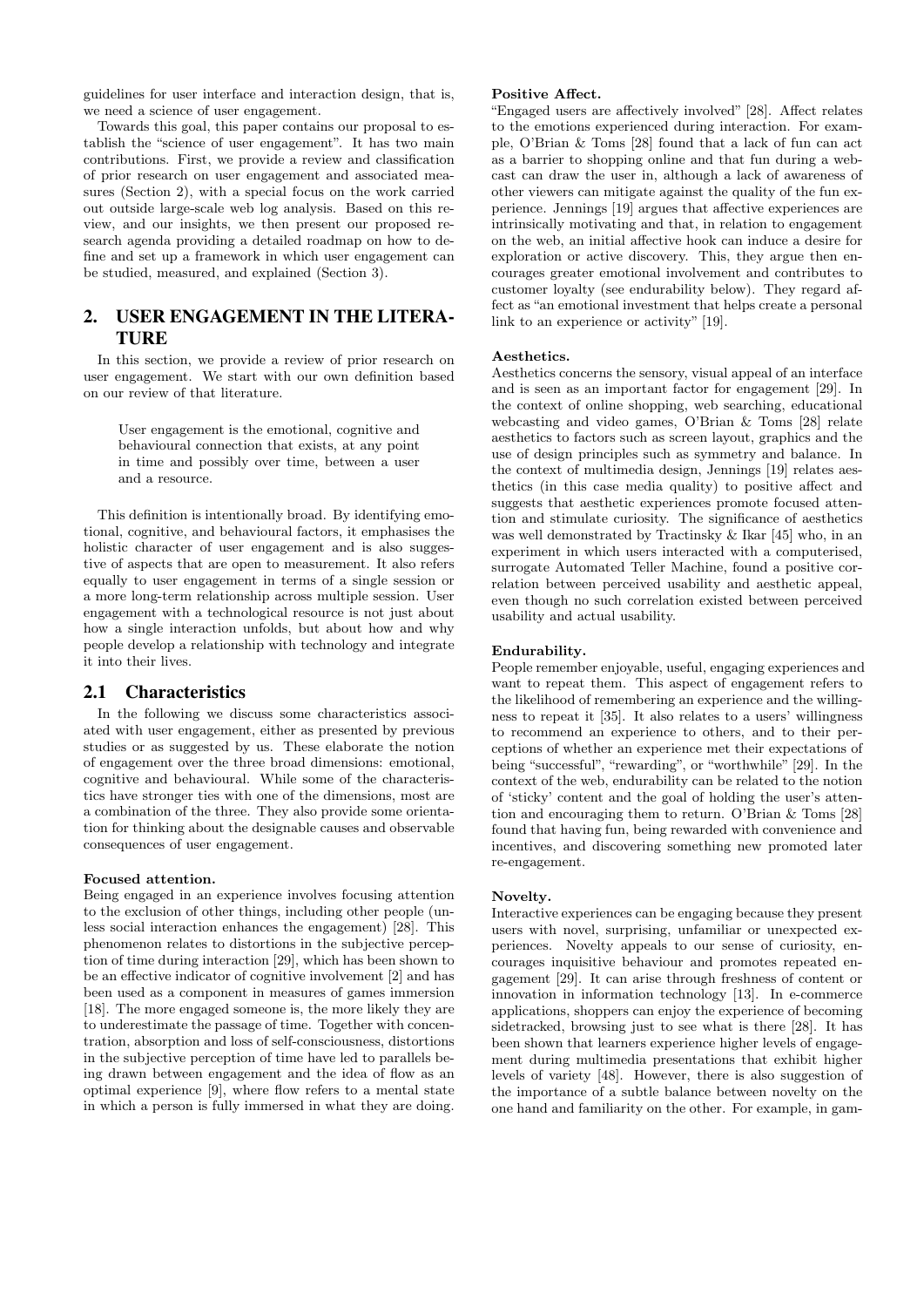| Characteristic                       | Definition                                                                                  | Measures                                                                                                            | Ref.                       |
|--------------------------------------|---------------------------------------------------------------------------------------------|---------------------------------------------------------------------------------------------------------------------|----------------------------|
| Atten-<br>Focused<br>tion            | Focusing attention to the exclusion of other<br>things                                      | Distorted perception of time, follow-<br>on task performance, eye tracking                                          | [28, 29, 2, 18, 9, 15]     |
| Positive Affect                      | Emotions experienced during interaction                                                     | Physiological sensors (e.g. face detec-<br>tion)                                                                    | [28, 19, 15]               |
| Aesthetics                           | Sensory and visual appeal of an interface                                                   | Online activity (curiosity-driven be-<br>haviour), Physiological sensors (e.g.,<br>eye tracking), perceived utility | [29, 28, 19, 45, 15]       |
| Endurability                         | Likelihood of remembering an experience<br>and the willingness to repeat or recommend<br>it | bookmarking.<br>$\overline{\text{Online}}$ activity (e.g.<br>sending emails)                                        | [35, 29, 28, 32, 34,<br>49 |
| Novelty                              | Novel, surprising, unfamiliar or unexpected<br>experiences                                  | Physiological<br>blood<br>sensors<br>(e.g.,<br>pressure)                                                            | [29, 13, 28, 48, 39,<br>43 |
| Richness<br>and<br>Control           | Levels of richness and control                                                              | Online activity (e.g., interaction with<br>the site, time spent), Physiological<br>sensors (e.g. mouse pressure)    | [37, 32, 46]               |
| Reputation, trust<br>and expectation | Global trust users have on a given entity                                                   | Online activity (returning user, rec-<br>ommendation)                                                               | [22, 27, 44, 10, 20,<br>41 |
| User Context                         | User's motivation, incentives, and benefits                                                 | Online activity (location, time, past<br>history)                                                                   | [26, 25, 30, 11]           |

## Table 1: In this table, we summarise the identified characteristics of user engagement discussed in Section 2, give the possible ways to objectively measure them (beyond questionnaires, if any), and give the references where such characteristics are discussed

ing the level of novelty can determine whether engagement is sustained [28], although some familiarity with a game environment can lead to faster engagement [39] and reduced disorientation [48].

#### Richness and control.

The "Richness, Control and Engagement" (RC & E) framework [37] explains levels of engagement in terms of the levels of richness and control that are shaped by the features of a product and the user's expertise. Richness captures the growth potential of an activity by assessing the variety and complexity of thoughts, actions and perceptions as evoked during the activity (e.g., variety, possibilities, enjoyment, excitement, challenge). Control captures the extent to which a person is able to achieve this growth potential by assessing the effort in the selection and attainment of goals (clarity, ease, self confidence, freedom). Through experiments on a digital voicemail system, where they varied the number of features of the user interface, the amount of voicemail content and the type of task, Rozendaal et al. [37] showed that level of engagement could be predicted according to the level of richness and control experienced.

#### Reputation, trust and expectation.

Trust is a necessary condition of user engagement. Reputation can be seen as the trust users invest globally in a given resource or provider. Trust is not only a matter of the insurances offered by technology (e.g. encrypted communications), but also depends on implicit contracts between people, computers, and organisations [22]. Organisations in "real life" do rely on consumers' faith in the information or service provided. For example, telephone companies are required to correctly connect calls and protect the integrity of phone numbers. Similar requirements can be issued when transposing trust to the web. Where users interact with each other, the reputation of the web site has a strong influence

on the extent to which users trust each other in their transactions, e.g., on eBay [27]. Similarly, the perceived fairness of the scoring system in Q&A sites influences users' trust in the service and their willingness to engage [44]. In social networks, trust naturally has an additional dimension related to the perception of trustworthiness of user-generated content [10]. Trust can also be related to engagement with web search services, where authoritativeness and popularity features are used to rank search results [20]. Finally, a consequence of trust or reputation is expectation, which harnesses engagement before a user has even reached a web site [41].

#### User context.

User's motivation, incentives, and benefits affect the experience more than in traditional usability [26]. User experience is also very context dependent [25], so the experience with the same design in different circumstances is often very different. This means that user engagement evaluation cannot be conducted just by observing user's task completion in a laboratory test [30]. Similarly, the range of available choices, as well as the accepted social norms, values and trends impact on how users engage [11]. The user's personal preferences and priorities over aspects that influence engagement, such as trendiness, coolness, or fun are likely to change in different usage scenarios and domains. In addition, different forms of engagement are likely to suit different types of personality (e.g., couch potatoes, critics, or creators).

These characteristics go some way to elaborate the emotional, cognitive and behavioural components of user engagement. They also say something about how engagement might be recognised, and even promoted. However, research is still very patchy. We know little about how different characteristics might be more or less significant for different scenarios of web interaction and different user demographics.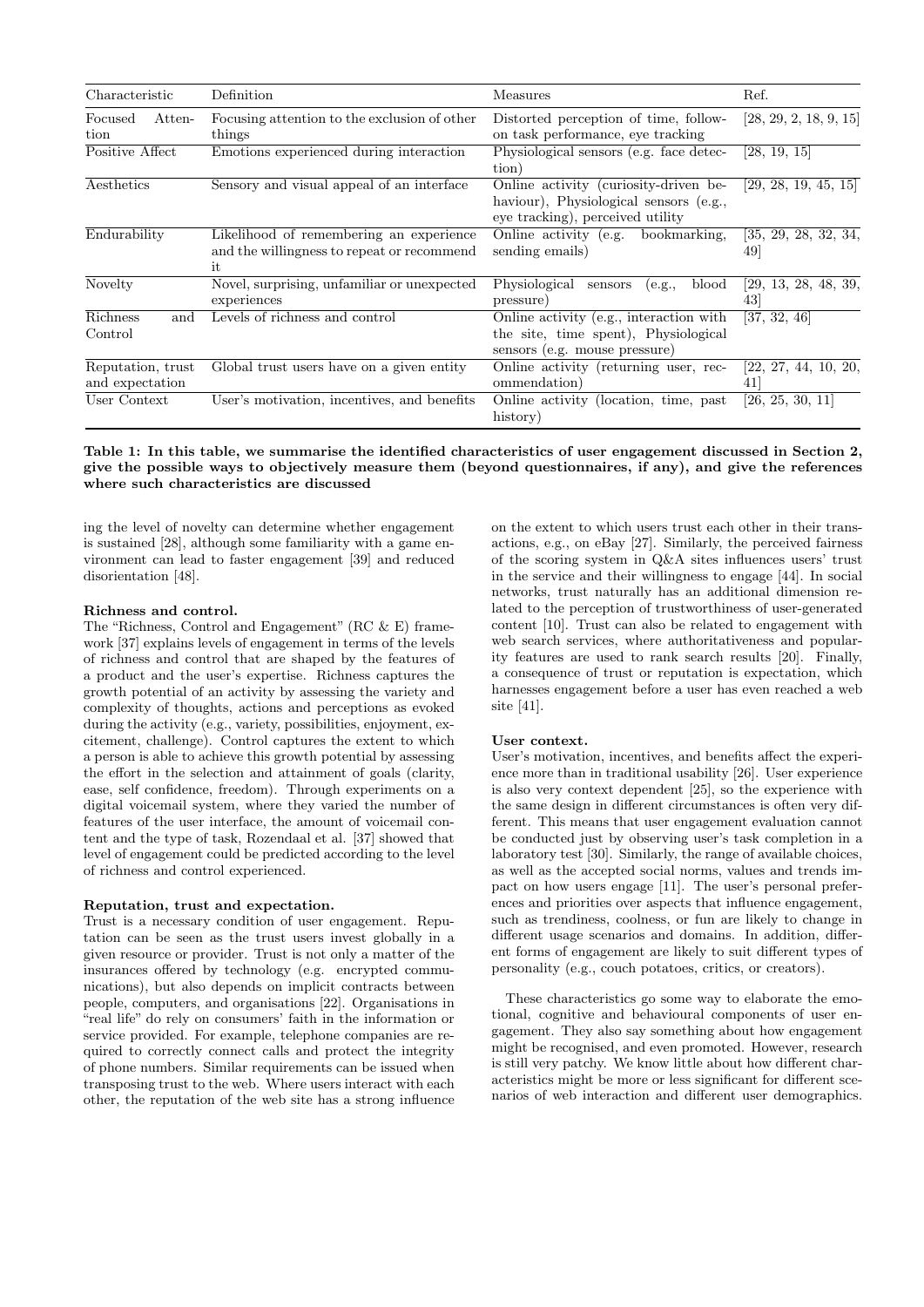There may be more significant characteristics yet to be identified. Researchers are only beginning to explore this space. We return to this in Section 3. For now these characteristics provide some initial leverage on approaches to measuring user engagement. In the next section we explore some of these opportunities.

## 2.2 Measurement

Having defined user engagement and elaborated some of its key characteristics we now look into potential approaches to its assessment. Since user engagement is multi-faceted (as witnessed by the list above) there are (and should be) many approaches to its measurement.

User experience evaluation metrics can be divided into two broad types: subjective and objective. Subjective measures record a user's perception, generally self reported, of the media at hand. User's subjective experiences are central to user engagement and we consider methods for assessing these. Subjective experiences, however, can have objectively observable consequences, and so we also consider objective measurements that may be indicative of user engagement. These include independent measures such as the passage of time or number of mouse clicks to complete a task.

## *2.2.1 Subjective measures*

Where the subjective characteristics of an interactive experience have been defined, it is possible to construct a postexperience questionnaire to measure them in relation to a given interactive experience. Such an instrument was developed by O'Brian, Toms and colleagues. They first [28] report a literature review and exploratory interview study with users in four domains (online shopping, web searching, educational webcasting, and video games). Through their analysis they identify a set of attributes of user engagement (some of which are listed above). They then used this initial conceptualisation to develop a questionnaire to assess userengagement among online shoppers [29]. They administered their survey to 440 online shoppers and used factor analysis to reduce the characteristics to a set of key constructs. Their survey provides a standardised instrument for eliciting users engagement assessments.

O'Brian et al's aim was to produce a general purpose user engagement questionnaire. However, user engagement almost certainly has different characteristics in different application domains and for different demographic groups. The web offers a diversity of experiences relevant to a diversity of users. The properties of engagement during instant messaging, for example, may differ from the properties of engagement with a news portal. Aesthetic appeal may be an important factor for engagement with a films website whilst trust has been found to be a key factor in engagement with health websites [50]. Related to this, different user populations may have different priorities. Whereas fun may be an important characteristic for engaging children [35], ease of navigation may be a higher priority for adults. Some characteristics of engagement may generalise well, others may not.

This raises the question of generating new user engagement instruments relevant to different application domains and user groups. As O'Brian and Toms demonstrate, an approach is to begin with exploratory, qualitative studies designed to uncover engagement characteristics for specific kinds of interaction and user. Analysis can then draw out

key variables indicative of engagement in this context, followed by the creation and validation of questionnaires that probe on these variables.

One issue that arises with post-experience questionnaires and tests, however, is that they are not sensitive to ways in which an interaction changes over time. Interactions are dynamic and engagement fluctuates [28]. In the interests of differentiating aspects of an interactive experience it may be valuable to measure such temporal changes. In this case post-experience questionnaires may not be the best tool, and objective measures seem more well suited.

## *2.2.2 Objective measures*

There are a number of drawbacks to questionnaires and other subjective measures. These include their reliance on the user's subjectivity [42], post-hoc interpretation and their susceptibility to the halo effect<sup>1</sup> [38]. A common strategy to overcome these is to develop objective measures that can reliably indicate subjective states [16]. This is done, for example, in studies of presence [40] and games immersion [18].

This raises the question of what objective phenomena are indicative of engagement. To date little has been reported on this, but since engagement is multifaceted and complex, a number of different variables may be useful to measure. In the following we discuss some measures used in previous research. What becomes evident is that each objective measure tend to target a very specific aspect of engagement, unlike questionnaires, which can address a range of variables. In light of this and our proposal that different engagement characteristics are relevant for different kinds of situation, we anticipate that it will be both useful and necessary to establish a range of objective measures and use this range to predict engagement.

The measures we consider here are: the subjective perception of time, follow-on task performance, physiological sensors, online behaviour, and information retrieval metrics. In Table 1, we suggest how these measures could be related to different aspect of user engagement.

#### The subjective perception of time (SPT).

Assessing the subjective perception of time involves asking a user to make some estimation of the passage of time during an activity. This can involve retrospectively probing for how long an activity lasted or asking a user to indicate the duration of fixed time-intervals during the activity [2]. Despite its name, we regard SPT as an objective measure given that it is assessed against actual time. To ask somebody to report how long an activity has lasted or estimate an interval is to ask them a question they can get wrong (by different degrees). In a sense it is a measure of performance. As discussed above, SPT has been used in attention research and is indicative of cognitive aspects of engagement.

#### Follow-on task performance.

Another potential measure of cognitive engagement is how well somebody performs on a different task immediately following a period of engaged interaction. Games researchers have found that the more immersed a person is when playing

<sup>&</sup>lt;sup>1</sup>This a cognitive bias whereby the perception of one trait (i.e. a characteristic of a person or object) is influenced by the positive evaluation of another trait (or several traits) of that person or object.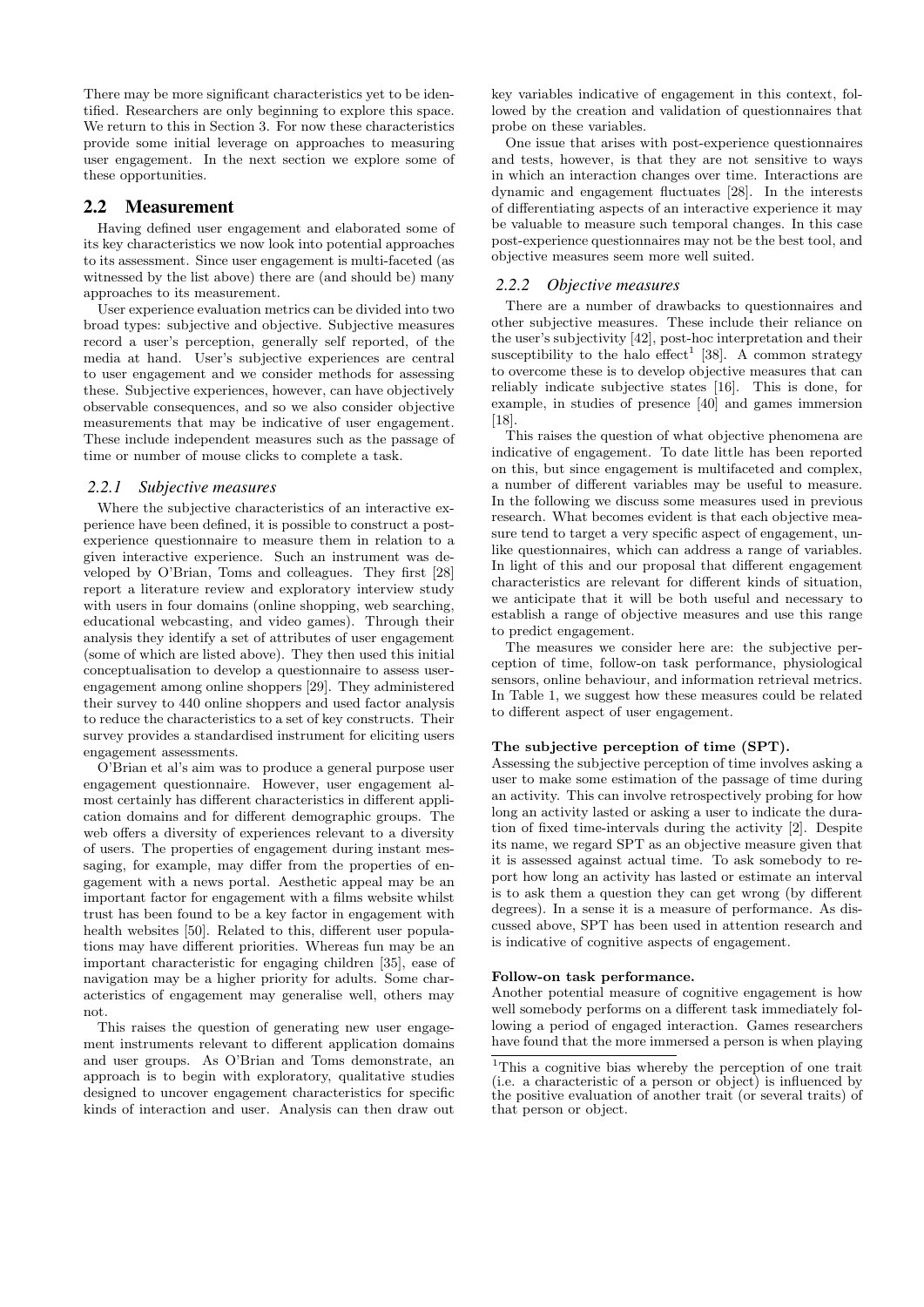a game, the longer it takes them to complete an unrelated puzzle task immediately afterwards [18]. A related measure is to assess how well somebody performs on a secondary task that periodically interrupts an engaged interaction.

#### Physiological measures.

Physiological data can be captured by a broad range of sensors [15] related to different cognitive states. Examples of sensors are eye trackers (difficulty, attention, fatigue, mental activity, strong emotion), mouse pressure (stress, certainty of response), biosensors (e.g. temperature for negative affect and relaxation, electrodermal for arousal, blood flow for stress and emotion intensity), oximiters (e.g., pulse), camera (e.g., face tracking for general emotion detection). Such sensors have several advantages over questionnaires or online behaviour, since they are more directly connected to the emotional state of the user, are more objective (involuntary body responses) and they are continuously measured. They are however more invasive and cannot be used in large scale studies.

Ikehara and Crosby [15] have used such sensors to assess the cognitive load of a "game" (tracking fractions). Jennett et al. [18] also report the use eye-tracking data to assess immersion. They found that eye-movement increases over time during a non-immersed experience and reduces over time during an immersed experience. Users seem to focus on fewer targets during engaged attention.

In general, such measures could be highly indicative of immersive states through their links with attention, affect, the perception of aesthetics and novelty. Research is required to refine our understanding of precisely what physiological states are indicative of engagement and how to differentiate against negative states of high arousal such as stress.

#### Online behaviour.

The subjective perception of time, follow-on task performance and physiological indicators are objective measures that are potentially suitable for measuring a small number of interaction episodes at close quarters. In contrast, the web-analytics community has shown some interest in measuring user engagement through various approaches that assess users' depth of engagement with a site. In this context Peterson [32] defines engagement as, "An estimate of the degree and depth of visitor interaction against a clearly defined set of goals." For example, Peterson [32] considers measures that indicate visitors who consume content slowly and methodically, return directly to a site, and whether they subscribe to feeds, and BusinessWeek.com have defined a userengagement metric calculated on the basis of the number of comments per posting on their site [46].

So-called interaction patterns, like for example web search logs, can be instrumental in studying user engagement. A step in this direction can be found in [34] who proposed to summarise a series of actions performed by the user by a single value. A related approach can be found in the patent Methods and systems for detecting user satisfaction (US Patent 7587324) where the inventors propose to measure user satisfaction by assigning a utility value to each sequence of actions (between a user and a computer interface) and comparing this value to a baseline. User interaction patterns have also be used to predict search engine switching behaviour [49], which is a facet of user engagement.

From a commercial perspective, assessments of online be-

haviour fall within the scope of customer engagement (CE). CE is an instrument of marketing referring to the engagement of customers with one another, with a company or a brand. Its more recent form considers online CE. Online CE enables organisations to respond to the changes in customer behaviour that the internet has brought about, as well as the increasing ineffectiveness of the traditional "interrupt and repeat" broadcast model of advertising. Supporting "deep" engagement is seen as an important source of competitive advantage, whether through advertising, user generated product reviews, FAQs, forums where consumers can socialise or contribute to product development. In this space, a number of initiatives have emerged to address the question of CE metrics from organisations such as the World Federation of Advertisers (WFA), the Association of National Advertisers (ANA) and Nielsen Media Research. As in the academic literature, engagement is seen as multifaceted and open to a range of potential metrics [43].

#### Information retrieval (IR) metrics.

Among the different lines of research in IR metrics, three are directly related to measuring user engagement. The first is to develop metrics for interactive IR, e.g., [5, 17] where users and their contexts are taken into account. This line has brought up the idea of simulated search scenarios, where a subject is asked to follow a search scenario that specifies what, why, and in which context the user is searching.

The second line of research is to develop metrics that incorporate enriched user interaction models, e.g., [33, 21, 51]. This is needed when old assumptions typical of traditional IR (linear browsing, binary relevance) do not hold. The work of e.g. Piwowarski & Dupret [33] and Kazai et al. [21] provides formal user models that could be adapted to defining the behaviour of a user when interacting with a web service, and hence a way to provide measures correlated with user engagement.

Finally, the third line of research relates standard IR effectiveness metrics to user satisfaction, e.g., [1, 14]. The research of Al-Maskari et al. [1] shows that we can expect some correlation between carefully chosen metrics and useroriented measures, even with metrics that were not specifically designed to capture such aspects of the retrieval process. However, more research is needed in order to validate and extend these results.

## 2.3 Building on Foundations

Interest is growing in user engagement and its measurement, as well as that of related concepts. However work is somewhat fragmented, even if more holistic frameworks begin to appear [36]. This framework has been developed for defining large-scale user-centred metrics, both attitudinal and behavioural, coined HEART (Happiness, Engagement, Adoption, Retention, and Task success), and relating it to product goals. Our approach is broader and more systematic, in the sense that we want to capture and model users, and not only design user metrics, and relate these models and measures to design principles for web applications.

It is unclear exactly what to measure and how to measure it and what the important measures are for specific scenarios. It is also unclear how different aspects of user engagement relate to each other in these scenarios. A main observation is that there seems to be a lack of understanding of how to integrate subjective and objective measures.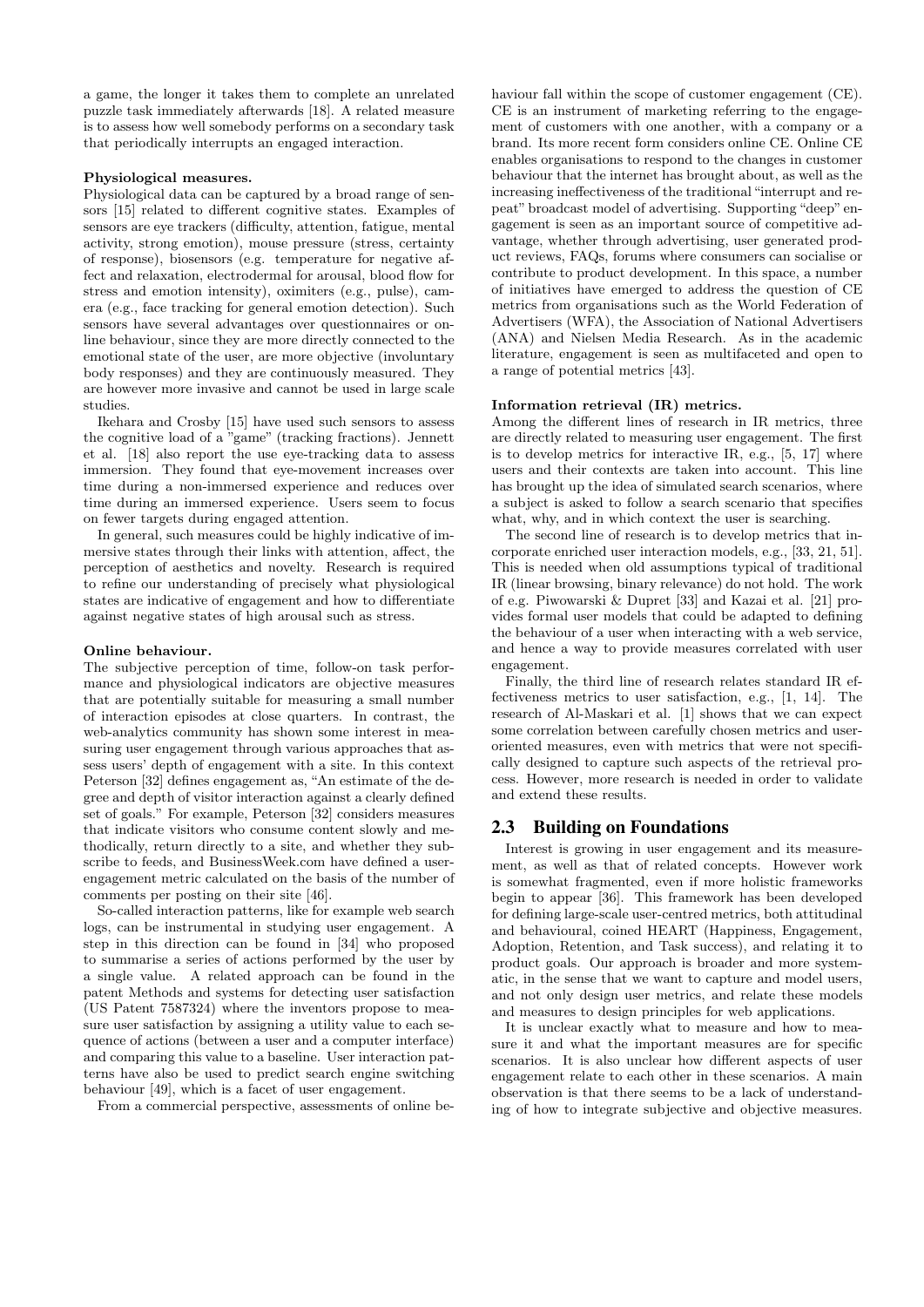Note, for the former, experiments were specifically designed to study user engagement or something related to it. And whilst the latter hold the promise of being able to assess dynamic fluctuations in engagement, precise correlations with engagement are yet to be established.

An important next step is to look carefully at the work described above, and explore the possible mappings between subjective and objective variables in specific contexts. Taking into account a range of interaction contexts adds to the complexity of this task, but is imperative for enabling progress. Experiments will have to be carefully designed, and validation will need to be large-scale. Here we have addressed a number of approaches with potential for making progress in this area. Whilst new ground needs to be made, however, our review outlines a solid foundation of existing work in HCI, IR and web evaluation which can provide the basis for this work. Importantly, we aim to integrate mappings as empirically grounded models. In this way we want to move towards a "science" of user engagement that can have fundamental impact in how to design the user experience.

## 3. APPROACH

Our goal is to define a framework in which user engagement can be studied, measured, and explained, and, as an ultimate aim, lead to recommendations and guidelines for user interface and interaction design for front-end web technology.

Our approach is holistic but convergent, following a general progression from: (i) Empirical and analytic exploration of the characteristics of user engagement (ii) Correlating and resolving these to integrated models and reliable measures both objective and subjective (iii) Design and validation of prototypes

Within the approach, we propose the following three main directions of work: (1) identification of interaction patterns and development of engagement measures for a range of contexts and services; (2) adaptation of immersion concepts from gaming; and (3) designing for user engagement. The first two lines of research try to define user engagement in various contexts, along with metrics and methodologies for measuring it. The third gives direct and practical means to deploying definitions, metrics and methodologies for designing engaging technologies.

These lines of research are not independent from each other, but represent related aspects that will undoubtedly influence and inform the overall approach for defining and measuring user engagement. We elaborate on each in the next sections.

## 3.1 Developing measures and models of user engagement

The goal of the first line of investigation is to obtain an understanding of how a range of user engagement characteristics relate to specific user contexts and scenarios and how they can be calculated using state-of-the-art web analytic metrics, IR metrics, and existing or novel user engagement measures.

This would expand on the work of O'Brian and colleagues at the University of Dalhousie [28, 29]. In our opinion, their work presents the most significant progress towards understanding and assessing user engagement to date. However, whereas the Dalhousie group assumes generality across ac-

tivity domains and user groups, an important goal will be to derive reliable and reusable metrics for user engagement that are specific to particular contexts and online services.

In order to do so, it is necessary to collect and catalogue existing and new engagement characteristics and indicators. Such characteristics can be tested for correlation with a range of existing measures, such as standard IR metrics for assessing web search engines and web analytics measures. This would involve setting up a series of "lab-based" user experiments (combinations of virtual, online lab experiments, actual lab environments, and in-situ studies) around specific user tasks and usage scenarios in which users' perceived values are studied for various characteristics through questionnaires and other subjective measures. Data would also be collected through observation and logging.

It is important that experiments are carried out on a sufficiently large and diverse sample of the user population and using a (feasibly) wide range of design variants, user tasks and motivations to ensure generalisability. To reduce bias, appropriate sampling methods with respect to the user population have to be used. Psychological techniques such as experience sampling<sup>2</sup> (e.g., [8]) can be used to gain insights on user interactions.

From these experiments, dependency relationships can be established among the different engagement characteristics, leading to classes of user models for the different contexts and task types. A specific point of interest is the relationship between incentive structures, rewards, benefits and engagement. The derived user engagement models can then be validated through further experiments.

In order to assess the full range of variables of engagement, it is necessary to test a multitude of scenarios, interaction and graphics designs, for example, different page layouts, result presentations, modified user interaction models (such as result peek, scratch pad), etc. We anticipate the need for continuous refinement to this methodology, allowing fluid adaptation to the latest findings and the research questions that such results raise.

Summarising, this line of research will deal with: (1) Classifying characteristics of user engagement as relevant to particular contexts, user tasks, and incentives, and in particular, validating characteristics relevant to web interactions (extending our current work); (2) Identifying whether characteristics can be automatically derived using standard or more advanced web analytic measures or IR metrics and developing prediction models when applicable; (3) Identifying patterns of user engagement (leading to the development of models of user engagement), both from qualitative (surveys, questionnaires, focus groups, participatory design, etc.) and quantitative points of view (through log analysis); (4) Developing from this a methodology for measuring and understanding user engagement, including methods for comparative measures across brands and methods for failure analysis.

## 3.2 New perspectives from immersion in gaming and related areas

The goal of the second line of research is to develop novel concepts of user engagement through an examination of the notion of immersion as it is used in gaming. Being immersed

<sup>2</sup>Essentially, participants fill out several brief questionnaires every day by responding to alerts, where the questionnaires ask about their current activities and feelings.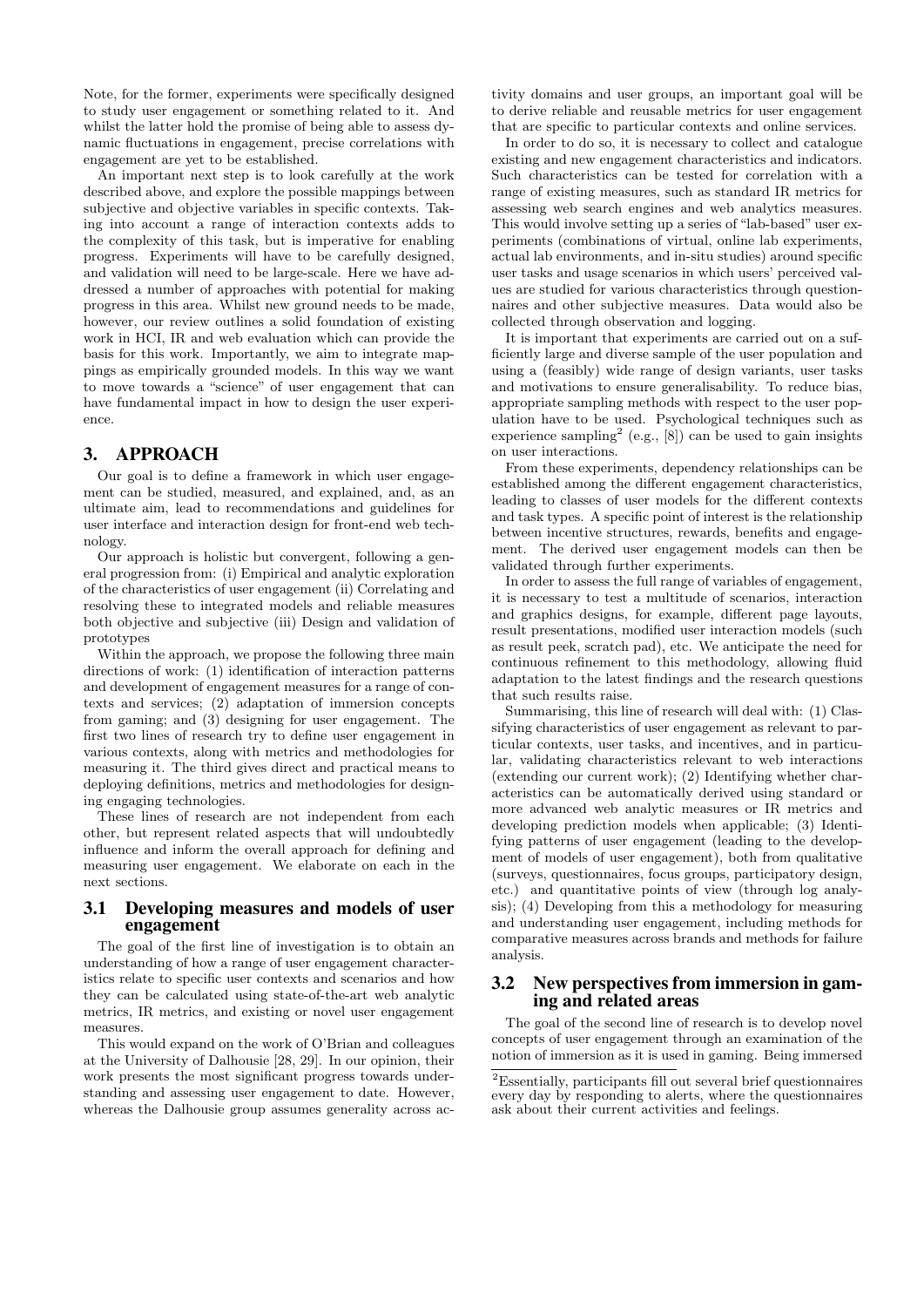in a computer game involves being "drawn in", with attention focussed entirely on the game [18]. As such, this phenomenon has much in common with engagement and many ideas emerging from this and related research may be applicable to more general notions of user engagement and notions of user engagement on the web in particular. Some early work on the application of the concept of immersion is Bhatt's [3] preliminary study of interaction with a range of e-commerce web sites. Bhatt finds the relative importance of immersion (compared to interactivity and connectivity) to be genre-dependent; for example, it is far more significant to the fashion industry than it is to the financial industry. This finding concurs with our initial view of the applicability of immersion to user engagement and also the context dependant nature of user engagement.

In relation to immersion, of particular interest is the work of Cairns and colleagues. Their early work [6] reported a user study of immersion in gaming. They observed three progressively deeper levels of immersion, which they referred to as engagement, engrossment, and total immersion. In a more recent paper [7] they review the general notion of user experience in the light of their Core Elements of the Gaming Experience (CEGE) model. CEGE is a hierarchical model that elaborates a set of necessary conditions of an enjoyable gaming experience. For example, a positive experience depends on the user taking "ownership" of a game, where ownership involves developing high-level strategies and goals and receiving rewards. But this itself is built upon lowerlevel factors such as "control" elements (e.g., interface factors, small actions, point-of-view) and "facilitators" (such as time to play and the user's aesthetic values). Calvillo-Gamez et al. [7] argue that many of these factors can be meaningfully extrapolated to other kinds of interaction, such as the use of productivity applications.

We propose further exploration of the concept of immersion and concepts from related domains (such as flow, and presence in Virtual Reality experiences) in order to expand and enrich existing notions of engagement. Underpinning this work will be the aim of expanding our understanding of the necessary constituents of an engaging experience. We believe that this can bring valuable new perspectives to the measurement of user engagement on the web.

The expected outcomes are: (1) Understanding the links (and contrasts) between user engagement and immersion (and to some extent flow and presence); (2) Leveraging this understanding to enrich our model of user engagement; (3) Developing additional metrics relevant to search and different genres of web interaction; (4) Conceptual input into largerscale experimentation in tandem with the first line of work (Section 3.1).

## 3.3 Designing for user engagement

This last line of research explicitly focuses on designing for user engagement, by providing a useful source of validated design ideas. This is based on insights from the other two lines of research to inform the development, validation and refinement of design concepts (initiated in the first line of research – Section 3.1) for services and tools aimed at promoting user engagement.

To conduct such a research, an iterative, user-centred design process incorporating evaluation throughout, should be adopted. Initial qualitative field studies can be used to identify and characterise particular kinds of interaction scenario

and their requirements. Scenarios should include individual interaction as well as collaboration, sharing and social interactions. Each scenario would provide a basis for developing conceptual designs, which implement generalisable strategies for promoting engagement appropriate to the context.

Prototypes ranging from low to high-fidelity can be developed and evaluated iteratively, with early formative evaluations leading to the development of design improvements. Summative evaluations can then be used to assess design alternatives in terms of user engagement metrics developed in other areas of the work. Overall the process will be aimed at generating and testing generalisable design strategies for promoting engagement in different contexts, ultimately resulting in reusable recommendations, guidelines and exemplars which can be employed by other designers.

An approach to the cataloguing and communication of design strategies, which we favour, is to record these in the form of interaction design patterns [4]. Patterns are an approach to capturing reusable solutions to recurring design problems within semi-formal representations. As such they offer a convenient basis for generating a 'lingua franca' of design solutions that encapsulate a particular set of design values (in this case the promotion of engagement).

The expected outcomes of this line of research are to: (1) Evaluate prototype solutions for promoting user engagement in a range of contexts; (2) Produce generalisable design recommendations in the form of reusable interaction design patterns.

# 4. CONCLUSIONS

In this paper, we advocate the development of an approach for studying, measuring, and explaining user engagement. We first define user engagement, and then report on and classify various characteristics and potential methods for measurement. User engagement is a multifaceted, and complex phenomenon; this applies to both its definition and empirically grounded "signature" characteristics. Both of these give rise to a number of potential approaches for measurement whether objectively or subjectively.

We proposed three lines of research that have the potential to shape what we like to refer as the science of user engagement. The first two define methodologies for measurement, whilst the third outlines how these methodologies can lead to user engagement aware front-end technology design. Our proposed approach is motivated by the aim of achieving an innovative yet principled approach to the problems associated with measuring user engagement, building on existing solid and fundamental work and methodology, and taking inspiration from other related areas.

Acknowledgements Benjamin Piwowarski is supported by EPSRC Grant Number EP/F015984/2. This paper was written when Mounia Lalmas was a Microsoft Research/RAEng Research Professor at the University of Glasgow.

# 5. REFERENCES

- [1] A. Al-Maskari, M. Sanderson & P. Clough. The relationship between IR effectiveness measures and user satisfaction. ACM SIGIR, 2007.
- [2] D. Baldauf, E. Burgarda & M. Wittmann. Time perception as a workload measure in simulated car driving. Applied Ergonomics, 40(5):929-935, 2009.